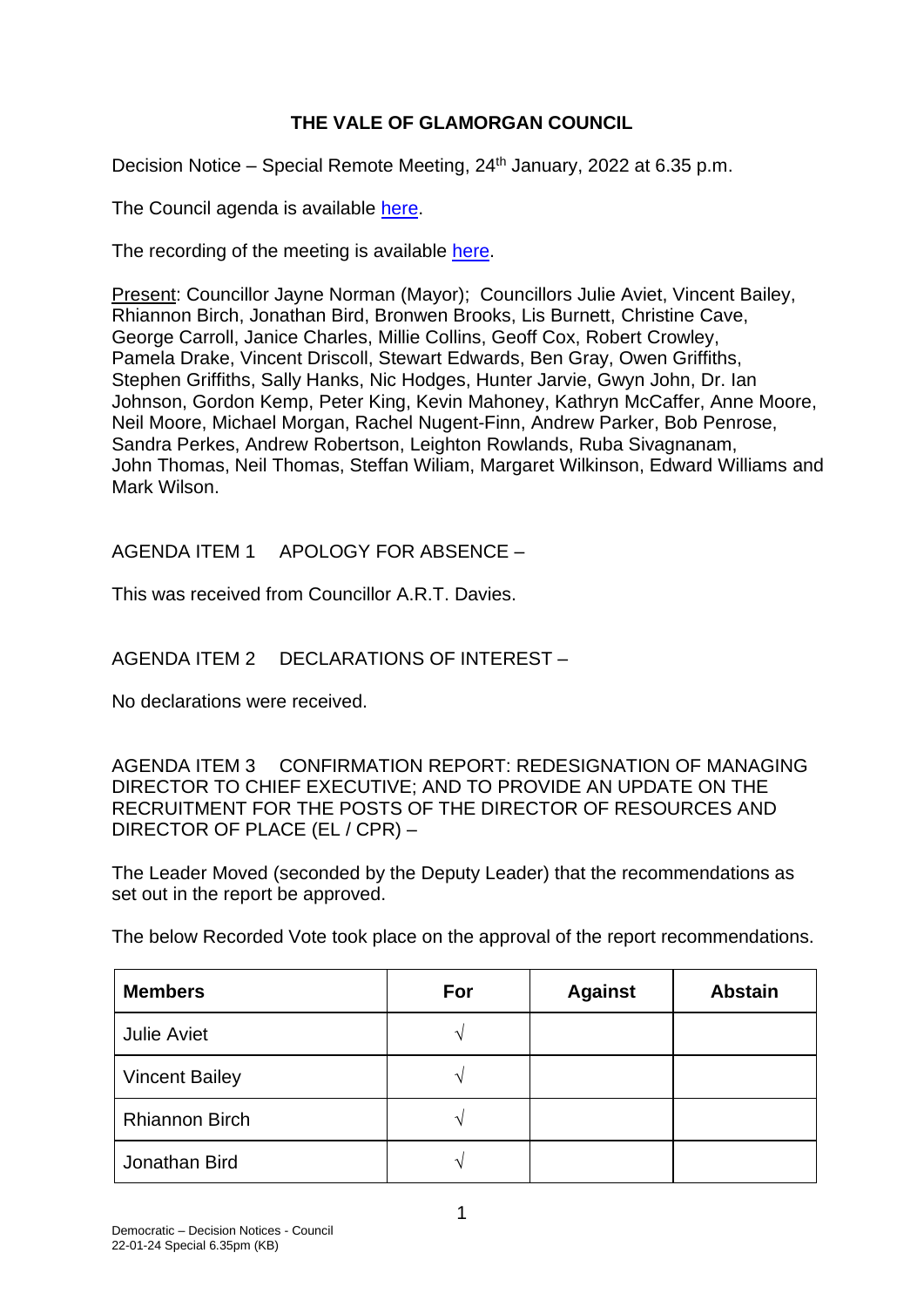| <b>Bronwen Brooks</b>    | $\sqrt{}$  |           |  |
|--------------------------|------------|-----------|--|
| <b>Lis Burnett</b>       | $\sqrt{}$  |           |  |
| <b>George Carroll</b>    | $\sqrt{}$  |           |  |
| <b>Janice Charles</b>    | $\sqrt{*}$ |           |  |
| <b>Millie Collins</b>    | $\sqrt{}$  |           |  |
| Geoff Cox                | $\sqrt{}$  |           |  |
| <b>Robert Crowley</b>    | $\sqrt{}$  |           |  |
| Pamela Drake             | $\sqrt{ }$ |           |  |
| <b>Vince Driscoll</b>    | $\sqrt{*}$ |           |  |
| <b>Stewart Edwards</b>   | $\sqrt{}$  |           |  |
| Ben Gray                 | $\sqrt{}$  |           |  |
| <b>Owen Griffiths</b>    | $\sqrt{}$  |           |  |
| <b>Stephen Griffiths</b> | $\sqrt{*}$ |           |  |
| <b>Sally Hanks</b>       | $\sqrt{}$  |           |  |
| Nic Hodges               | V          |           |  |
| Hunter Jarvie            | $\sqrt{}$  |           |  |
| Gwyn John                | $\sqrt{ }$ |           |  |
| lan Johnson              | $\sqrt{ }$ |           |  |
| Gordon Kemp              | $\sqrt{ }$ |           |  |
| Peter King               | $\sqrt{ }$ |           |  |
| Kevin Mahoney            |            | $\sqrt{}$ |  |
| Kathryn McCaffer         | $\sqrt{}$  |           |  |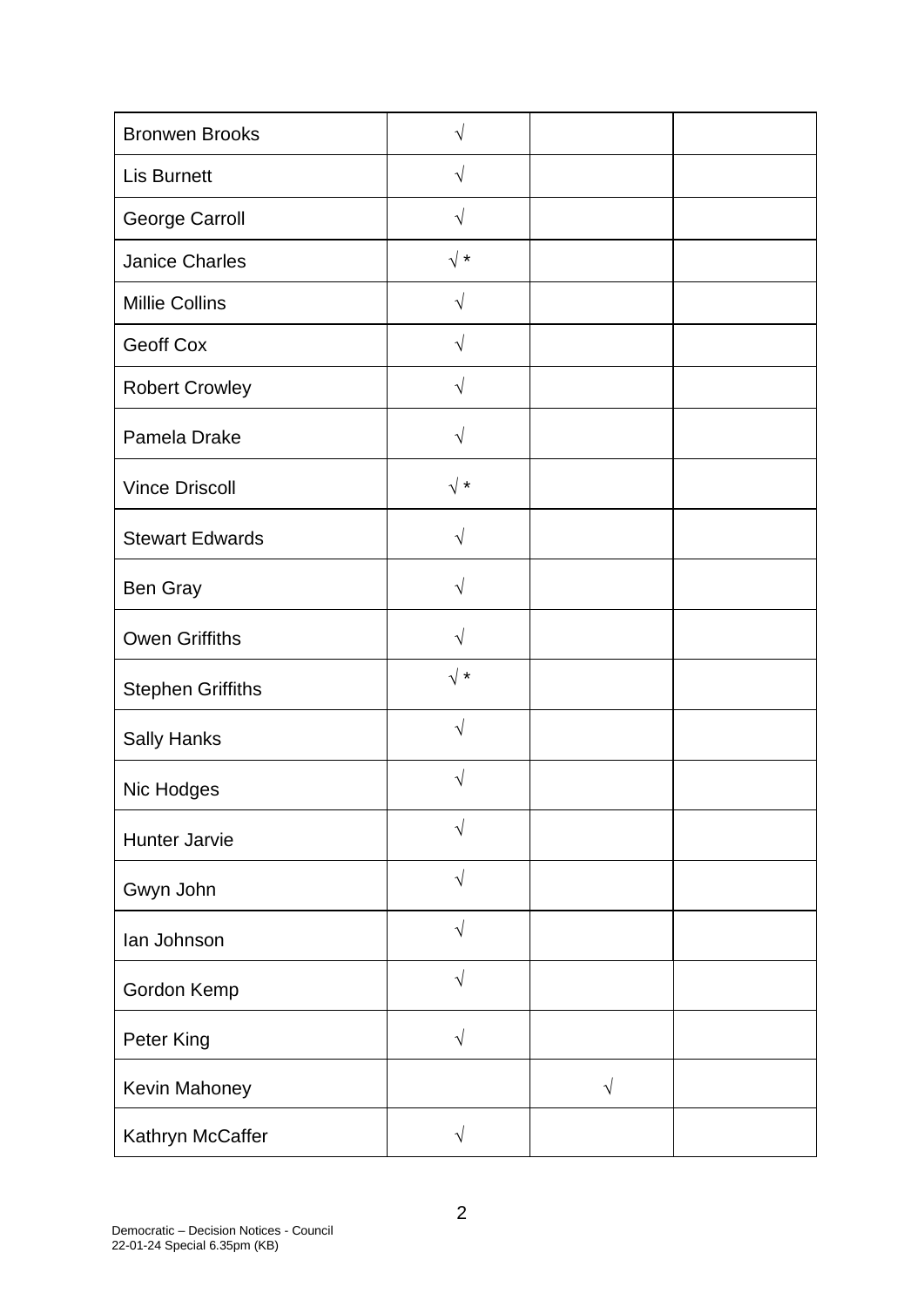| Anne Moore              | N             |                |  |
|-------------------------|---------------|----------------|--|
| <b>Neil Moore</b>       | $\sqrt{}$     |                |  |
| Michael Morgan          | $\sqrt{}$     |                |  |
| Jayne Norman            | $\mathcal{N}$ |                |  |
| Rachel Nugent-Finn      | $\sqrt{ }$    |                |  |
| <b>Andrew Parker</b>    | $\sqrt{ }$    |                |  |
| <b>Bob Penrose</b>      | $\sqrt{*}$    |                |  |
| <b>Sandra Perkes</b>    | $\sqrt{}$     |                |  |
| <b>Andrew Robertson</b> |               | $\sqrt{}$      |  |
| Leighton Rowlands       | $\sqrt{*}$    |                |  |
| Ruba Sivagnanam         | $\sqrt{}$     |                |  |
| John Thomas             | V             |                |  |
| <b>Neil Thomas</b>      | $\sqrt{}$     |                |  |
| <b>Steffan Wiliam</b>   | $\sqrt{}$     |                |  |
| Margaret Wilkinson      | $\sqrt{ }$    |                |  |
| <b>Edward Williams</b>  | $\sqrt{ }$    |                |  |
| Mark Wilson             | $\sqrt{ }$    |                |  |
| <b>TOTAL</b>            | 41            | $\overline{2}$ |  |

The Motion was carried.

RESOLVED –

(1) T H A T the post of the appointed Head of Paid Service from Managing Director to Chief Executive be redesignated with immediate effect.